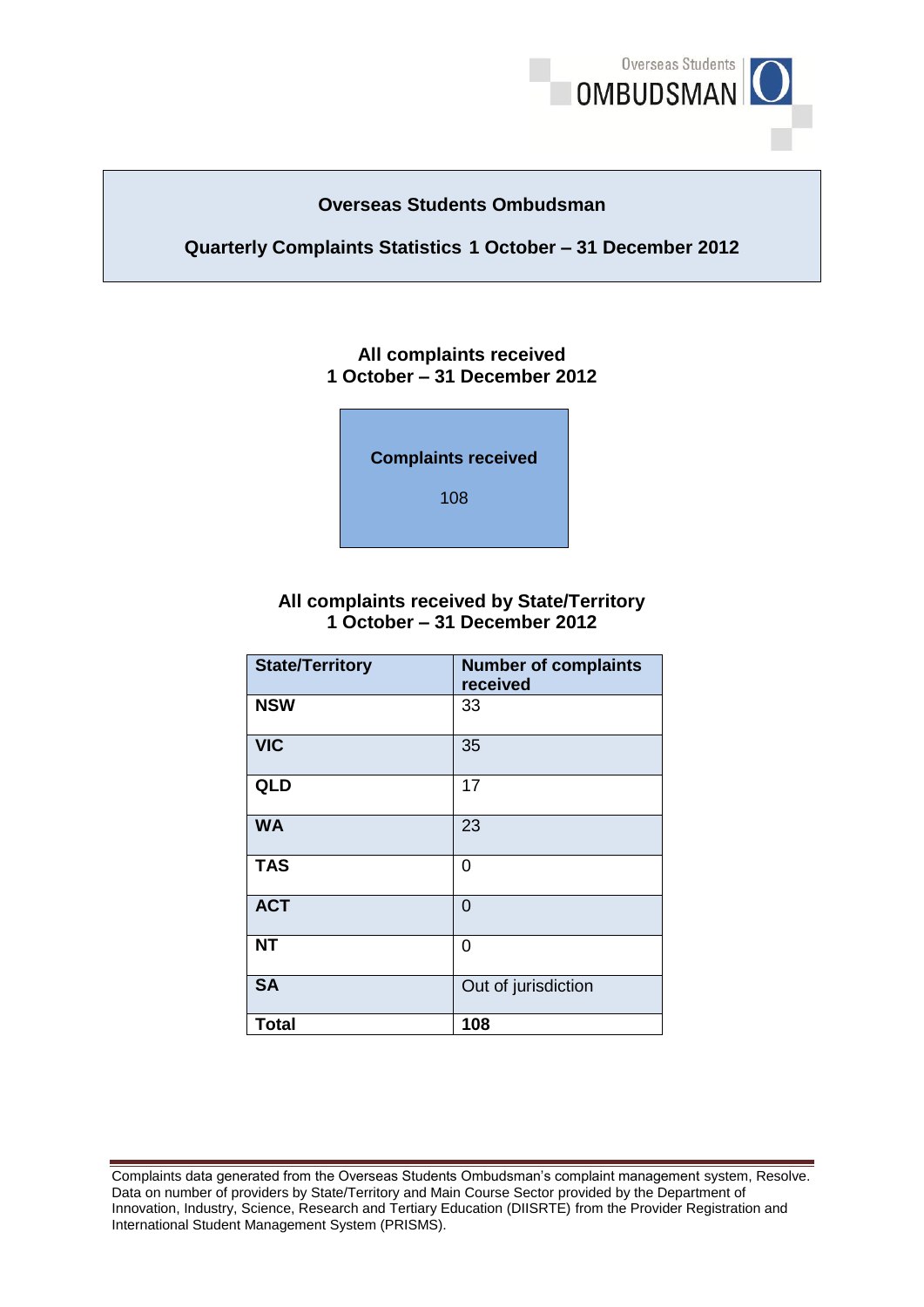

# **Private registered providers within OSO jurisdiction**

| as at 25 March 2013    |                                                                                   |  |
|------------------------|-----------------------------------------------------------------------------------|--|
| <b>State/Territory</b> | <b>Number of private</b><br><b>CRICOS providers in</b><br><b>OSO</b> jurisdiction |  |
| <b>NSW</b>             | 284                                                                               |  |
| <b>VIC</b>             | 268                                                                               |  |
| <b>QLD</b>             | 285                                                                               |  |
| <b>WA</b>              | 94                                                                                |  |
| <b>TAS</b>             | 14                                                                                |  |
| <b>ACT</b>             | 12                                                                                |  |
| <b>NT</b>              | 6                                                                                 |  |
| <b>SA</b>              | Out of jurisdiction                                                               |  |
| <b>Total</b>           | 963                                                                               |  |

## **1 October – 31 December 2012 Investigations completed, by education sector**

| <b>Sector</b>           | <b>Number of</b><br>investigations<br>completed | <b>Number of</b><br>providers in OSO<br>jurisdiction by<br><b>PRISMS 'main</b><br>course sector' |
|-------------------------|-------------------------------------------------|--------------------------------------------------------------------------------------------------|
| <b>VET</b>              | 7                                               | 400                                                                                              |
| <b>Schools</b>          | 0                                               | 370                                                                                              |
| <b>ELICOS</b>           | 1                                               | 100                                                                                              |
| <b>Higher Education</b> | $\mathcal{P}$                                   | 80                                                                                               |
| <b>Non-Award</b>        | 1                                               | 13                                                                                               |
| <b>Total</b>            | 11                                              | 963                                                                                              |

Complaints data generated from the Overseas Students Ombudsman's complaint management system, Resolve. Complaints data generated from the Overseas Students Ombudsman's complaint management system, Resolve.<br>Data on number of providers by State/Territory and Main Course Sector provided by the Department of Innovation, Industry, Science, Research and Tertiary Education (DIISRTE) from the Provider Registration and International Student Management System (PRISMS).